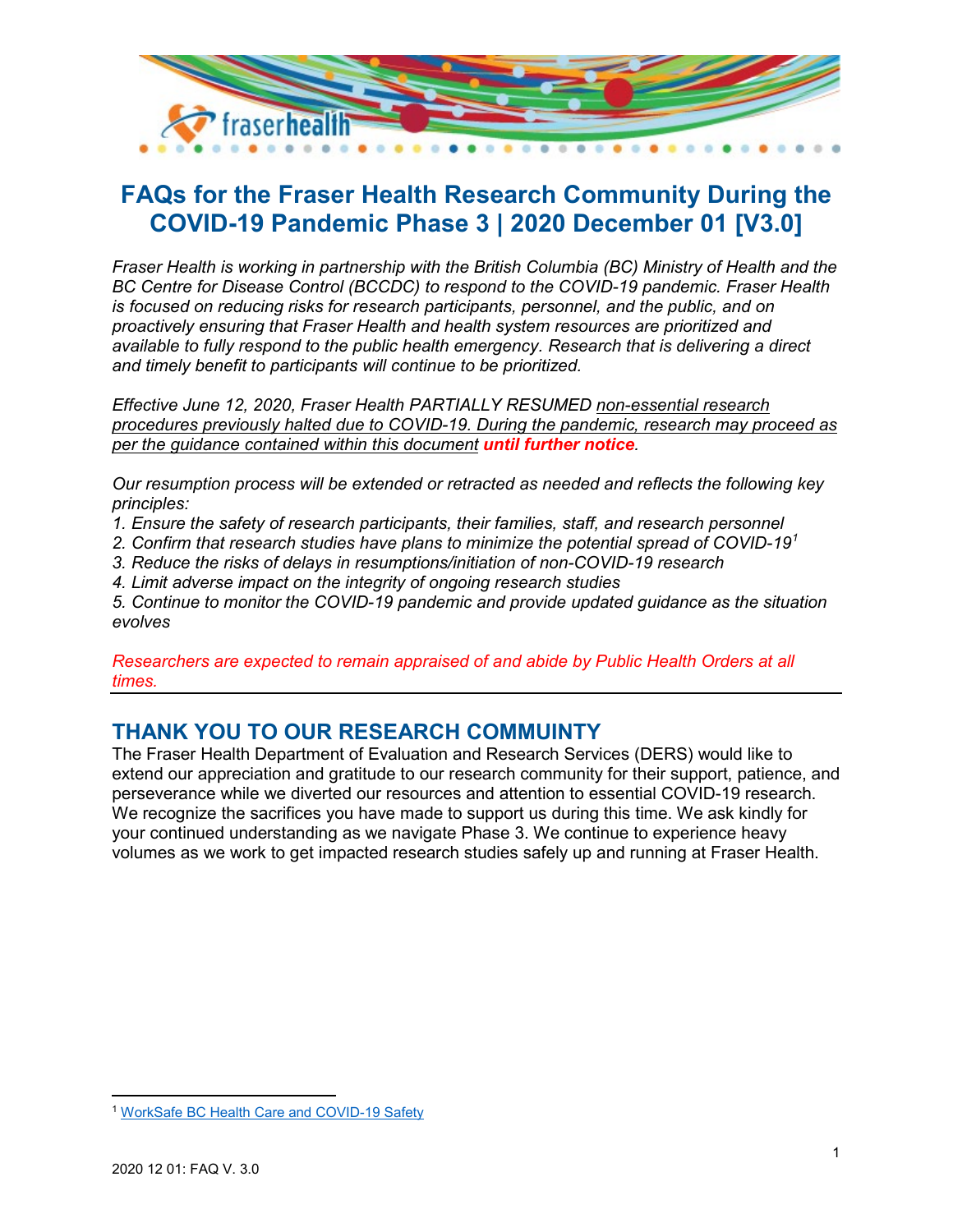

# **Table of Contents**

| <b>RESEARCH ACTIVITIES AND APPROVALS DURING PHASE 3 OF THE COVID-19</b> |  |
|-------------------------------------------------------------------------|--|
|                                                                         |  |
|                                                                         |  |
|                                                                         |  |
|                                                                         |  |
|                                                                         |  |

# <span id="page-1-0"></span>**GENERAL OFFICE INFORMATION**

# **Is the Fraser Health Department of Evaluation and Research (DERS) still open?**

DERS remains open during the COVID-19 pandemic, however, our operations are running with limited onsite personnel. Most of our team members are working virtually offsite to comply with Public Health Orders for physical distancing. The best method to contact our team is through email at this time.

# **Is the Fraser Health Research Ethics Office still open?**

The Fraser Health Research Ethics Office will continue to operate virtually offsite for the foreseeable future. Non-essential research submissions will be processed on a case-by-case basis in accordance with Research Ethics Office resources and capacity.

Submissions will be prioritized in accordance with the following criteria:

- 1. Initial ethical review of new clinical research related to COVID-19
- 2. Continuing ethical review of currently approved clinical trials
- 3. Renewal submissions
- 4. Amendments to currently approved protocols necessary to address changes related to COVID-19
- 5. All other submissions will be processed as expeditiously as possible

The Research Ethics Office can be contacted by email at [REB@fraserhealth.ca.](mailto:REB@fraserhealth.ca)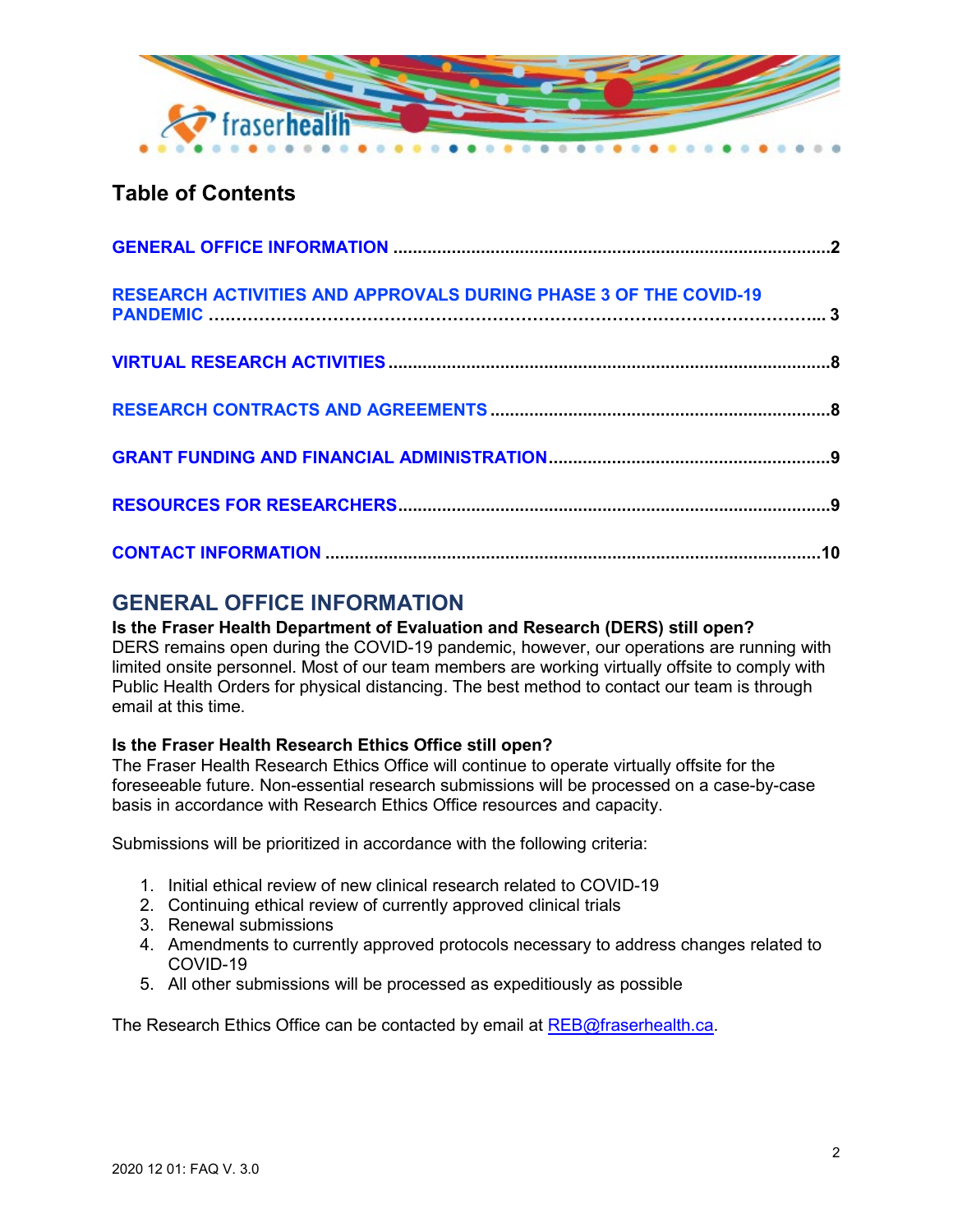

# <span id="page-2-0"></span>**RESEARCH ACTIVITIES AND APPROVALS DURING PHASE 3 OF THE COVID-19 PANDEMIC**

### **An important note to COVID-19 researchers:**

Fraser Health highly recommends that COVID-19 clinical research (e.g., clinical trials, registries, biobanks) be submitted to the COVID-19 Clinical Research Coordination Initiative (CRCI) for review. Additional details regarding the CRCI initiative is found [here.](https://www.med.ubc.ca/research/covid-19-clinical-research-coordination-initiative/)

#### **How do I find out if Fraser Health service providers can accommodate my COVID-19 clinical research?**

If your COVID-19 clinical study requires services from Fraser Health pharmacy, laboratory, pathology, or another service provider, the feasibility of operating your study at Fraser Health sites will need to be assessed. Please submit your study proposal to the Fraser Health Research and Evaluation COVID-19 Committee (RECC). Requests can be submitted to the RECC by contacting [Research.Approvals@fraserhealth.ca](mailto:Research.Approvals@fraserhealth.ca)

#### **How do I apply to initiate new research or resume research procedures suspended due to COVID-19?**

Fraser Health suspended all non-essential research in Phase 1 at the *Institutional Level*. Research studies permitted to operate or granted an exemption during Phase 1 **do not** need to apply for institutional approval to resume research activities.

**ALL** suspended and new research activities must apply for COVID-19 Pandemic Research Approval. To apply, complete the following steps:

- 1. Develop a COVID-19 research safety plan
- 2. Obtain pre-approval from relevant Fraser Health Site Director(s)/Department Head(s)
- 3. Download and complete the *[Institutional Application to Conduct Research During the](https://www.fraserhealth.ca/employees/research-and-evaluation/covid-19-research-information#.XuLHlS5KhPa)  [COVID-19 Pandemic](https://www.fraserhealth.ca/employees/research-and-evaluation/covid-19-research-information#.XuLHlS5KhPa)* form. This form may be submitted as follows:
	- a. Fraser Health studies [REB@fraserhealth.ca](mailto:REB@fraserhealth.ca)
	- b. Harmonized studies [sarah.flann@fraserhealth.ca](mailto:sarah.flann@fraserhealth.ca)

# **What should my COVID-19 research safety plan include?**

COVID-19 research safety plans will vary depending on study type. [Fraser Health Infection](http://fhpulse/quality_and_patient_safety/infection_control/Pages/novel_coronavirus.aspx)  [Control 2019 Coronavirus Updates \(2019-nCoV\)](http://fhpulse/quality_and_patient_safety/infection_control/Pages/novel_coronavirus.aspx) and [WorkSafe BC](https://www.worksafebc.com/en/resources/health-safety/books-guides/reviewing-updating-covid-19-safety-plans-guide-for-employers?utm_source=google&utm_medium=searchad&utm_campaign=covid19&utm_term=resources%2Cpaid&utm_content=covid-employer-guide-nov2020) should be reviewed for sitespecific safety guidance.

Some general safety considerations include:

- 1. Research must not introduce additional risk of COVID-19 transmission to staff, patients or families who are working in, or receiving services at Fraser Health.
- 2. All activities that can be performed virtually must continue to do so.
- 3. If a researcher or research team member must come to work, they need to assess their own health using the [BC COVID-19 Self-Assessment Tool](https://bc.thrive.health/covid19/en) or other applicable screening checklist. If a researcher or research team member is experiencing any COVID-19 symptoms, they should inform their supervisor and not come to work.
- 4. Researchers and research staff must maintain a distance of two meters between persons at all times, must comply with the maximum occupancy of each office or open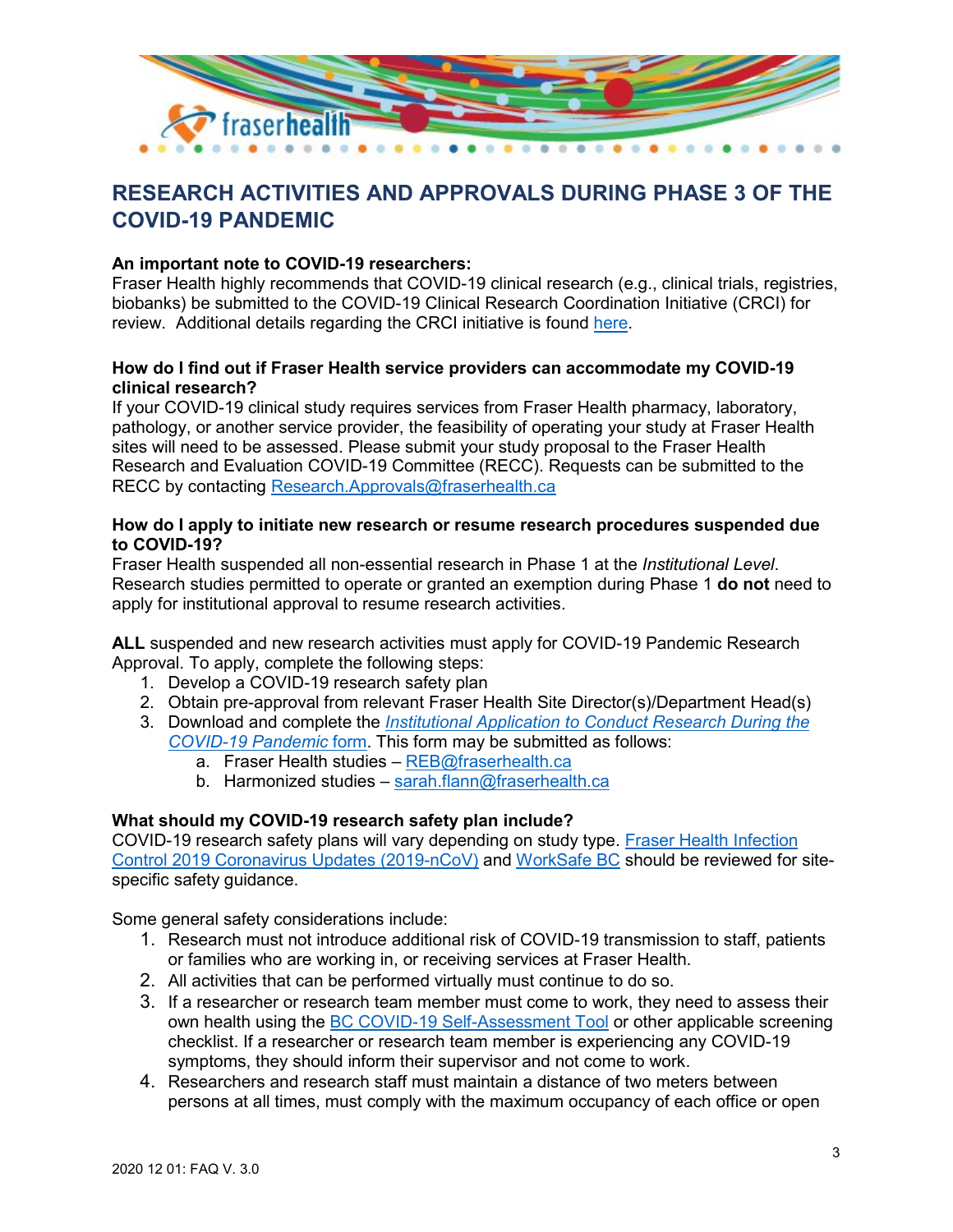

workstation, and disinfect shared workspaces, as per their approved research program/unit safety plan.

- 5. Researchers, research team members and research participants must follow the [Fraser](http://fhpulse/covid-19/Pages/Patient_Resources.aspx)  [Health Essential Visitor guidelines](http://fhpulse/covid-19/Pages/Patient_Resources.aspx) while on site. Sponsor/industry representatives are not currently considered "essential visitors" and are not permitted on site at this time without operational approval.
- 6. As part of the safety plan, research participants must be pre-screened for COVID-19 exposure and symptoms, as per [Fraser Health guidelines,](http://fhpulse/quality_and_patient_safety/infection_control/Pages/novel_coronavirus.aspx) prior to attending Fraser Health facilities for procedures or tests. Alternatively, where possible, amendments to the original study application should be made to conduct virtual visits.

#### **Other considerations;**

- 1. If your research involves Indigenous participants or communities, you are advised to review [this guidance](https://ethics.research.ubc.ca/sites/ore.ubc.ca/files/documents/TIC-during-COVID-19-FNHA-October-2020.pdf) for working with First Nations before finalizing your research logistics.
- 2. To ensure that studies focus on patient-identified priorities, researchers and research teams members are encouraged to adopt a patient-oriented research approach as outlined in the Canadian Institutes of Health Research (CIHRI)'s [Strategy for Patient-](https://cihr-irsc.gc.ca/e/41204.html)**[Oriented Research \(SPOR\)](https://cihr-irsc.gc.ca/e/41204.html). See more information on Fraser Centre in the resources** section below.
- 3. To ensure all individuals are included and represented in a more equitable manner, you are advised to utilize the **BCCDC Language Guide**. This language guide aims to make COVID-19 content more inclusive and prevent stigmatization of individuals and groups who are often inadvertently excluded from health advice.

# **Do I need to submit an updated research ethics amendment?**

The Fraser Health Research Ethics Board (FHREB) **did not** suspend ethical approvals during Phase 1. However, a research ethics post-approval submission may be required if any of the following apply:

- 1. The study must change its research protocols or procedures to conform to public health, institutional, and/or departmental COVID-19 safety requirements
- [2](#page-3-0). The study is harmonized with another  $REBC<sup>2</sup>$  institution where the external institution requires a Post-Approval Activity (PAA) be submitted in UBC RISe to resume research activities
- 3. A COVID-19 aim is being added to the currently FHREB approved study protocol

<span id="page-3-0"></span> $<sup>2</sup>$  For Research Ethics BC (REBC) partner institutions, please check the REBC website for regular updates and</sup> resources regarding research during a public health emergency. Up-to-date information and guidance from partner institutions regarding research operations during the COVID-19 pandemic is centrally compiled and maintained by REBC [here.](https://researchethicsbc.ca/resources-for-research-ethics-during-a-public-health-emergency/)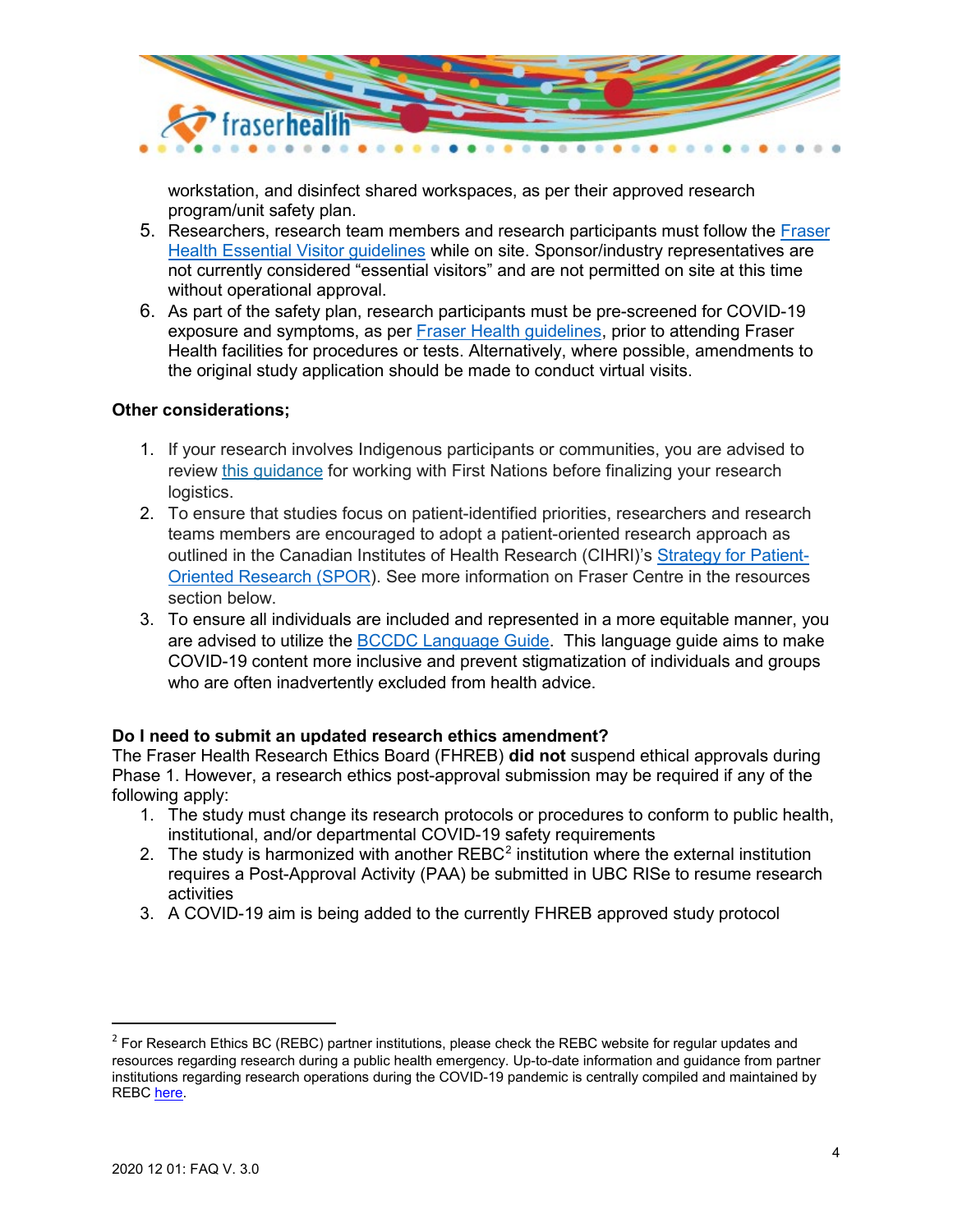

# **How will the FHREB evaluate pre-and-post approval submissions during the COVID-19 pandemic?**

All research teams must familiarize themselves with [TCPS 2 interpretations related to the](https://ethics.gc.ca/eng/nr-cp_2020-09-02.html)  [COVID-19 publicly declared emergency.](https://ethics.gc.ca/eng/nr-cp_2020-09-02.html) New pre-and-post approval submissions to the FHREB will be assessed in relation to the following:

- 1. What additional risks can be considered research-attributable during the COVID-19 pandemic?
	- a. New risks arising from changes to research plan for interacting with participants
	- b. New risks that emerge, even if the research plan remains unchanged
	- c. Changes in risk levels arising from changes to the participants' personal circumstances
- 2. Have the COVID-19 research-attributable risks been adequately addressed and communicated to research participants?
- 3. Is the REB satisfied that the research can proceed during the pandemic? The onus is on the researcher to provide justification that the research can proceed. Considerations include:
	- a. Impact on Study Conduct and its Scientific Validity
	- b. Impact on Risks and Benefits of Research
	- c. Impact on the Consent Process
	- d. Other Ethical Issues

# **How does COVID-19 impact study risks – in-person research[3](#page-4-0) ?**

Where in-person interactions are being proposed, researchers need to consider whether their study participants need to be advised of any potential increased risks that they may be exposed to due to COVID-19. Some possible incremental research related risks may include:

- Risks associated with travel (e.g. public transit)
- Increased time within a health care facility
- Increased exposure to other patients, participants or people

• Increased risks in cases where the study intervention may heighten COVID-19 risks (e.g. studies using immunosuppressants)

Note: Resumption of in-person research will not necessarily always increase participant risk. Whether it does or not will depend upon the context of the study and the judgement of the Principal Investigator.

# **How does COVID-19 impact study risks – virtual research?**

For example, if in-person follow-up moves to virtual follow-up, participants must be informed of confidentiality and security considerations and provided an opportunity to reaffirm or revoke their ongoing consent.

<span id="page-4-0"></span> <sup>3</sup> [UBC CREB Guidance during COVID-19](https://ethics.research.ubc.ca/clinical-research-ethics/ubc-creb-guidance-during-covid-19)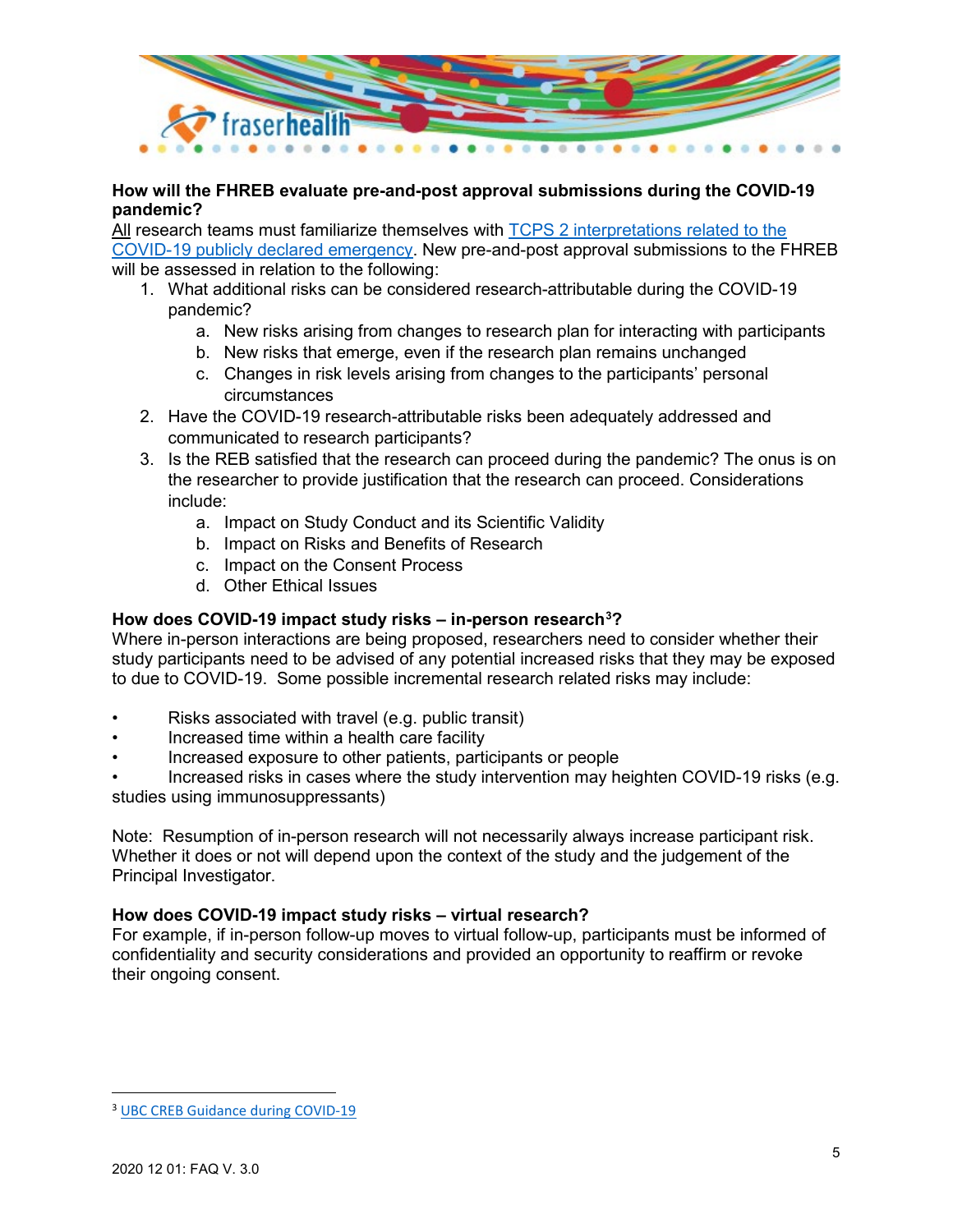

# **Will current participants need to re-consent?**

TCPS 2 (2018), Article 3.3 states that consent shall be an ongoing process. Re-consent is required if changes to research procedures impact study risks and potential benefits. There may also be [research-attributable risks](https://ethics.gc.ca/eng/nr-cp_2020-09-02.html) to participants due to participating in research procedures in the COVID-19 environment that require re-consent.

# **How should changes to risks be communicated to research participants[4](#page-5-0) ?**

If new risk information related to COVID-19 is necessary in the context of a specific research study, the information related to the new or incrementally increased risk, may be communicated to research participants in written or oral form. A written consent form addendum or discussion script, may be used to communicate COVID-related risk information to already enrolled participants. This should highlight the new information, reference the original consent and provide the participant with the choice of either continuing in the study or to withdraw.

Where ongoing consent is obtained orally, the process must be documented in the study log. In cases where it is necessary to obtain written ongoing consent (e.g. if a Sponsor requires that such changes be in writing) an addendum may be developed. In either case, it is not necessary to submit a separate post-approval activity to the FHREB. This information should however, be conveyed to the applicable REB at the time of the next annual renewal, or next study amendment, as applicable.

If re-consent is required, please submit a PAA to amend the currently approved participant information consent form(s) (ICF) or an addendum to the ICF.

#### **Can consent be obtained electronically?**

TCPS 2 (2018) Article 3.12 requires evidence of consent be documented. The extent to which electronic consent may be used depends on the type of study. Written consent in a signed statement is mandatory in some cases such as in the Health Canada's *Food and Drugs Act.*  Health Canada may waive this requirement but this is considered on an individual case basis, negotiated between the Investigator/Sponsor and Health Canada. For more detailed guidance, please consult the following resources:

[Guidance Notes and Regulatory Requirements for Informed Consent in Research During a](https://researchethicsbc.ca/wp-content/uploads/2020/03/GUIDANCE-NOTES-ON-INFORMED-CONSENT-DURING-A-PANDEMIC_CTBC_Fraser-Health_REBC.pdf)  [Pandemic: COVID-19](https://researchethicsbc.ca/wp-content/uploads/2020/03/GUIDANCE-NOTES-ON-INFORMED-CONSENT-DURING-A-PANDEMIC_CTBC_Fraser-Health_REBC.pdf) by Clinical Trials BC, Fraser Health, and Research Ethics BC [UBC Clinical Research Ethics Board Guidance Note on Electronic Consent](https://ethics.research.ubc.ca/sites/ore.ubc.ca/files/documents/E%20consent%20final%20April%2029%20with%20links.pdf)

# **How do I report study changes related to COVID-19 to the FHREB?**

Any PAA or emails sent to the FHREB that relate to COVID-19 must be named accordingly so that they can be more easily tracked and actioned. For example, the email subject line should include "COVID-19." In all cases, accurate and detailed documentation of the circumstances surrounding any alterations or amendments is extremely important.

<span id="page-5-0"></span> <sup>4</sup> [UBC CREB Guidance during COVID-19](https://ethics.research.ubc.ca/clinical-research-ethics/ubc-creb-guidance-during-covid-19)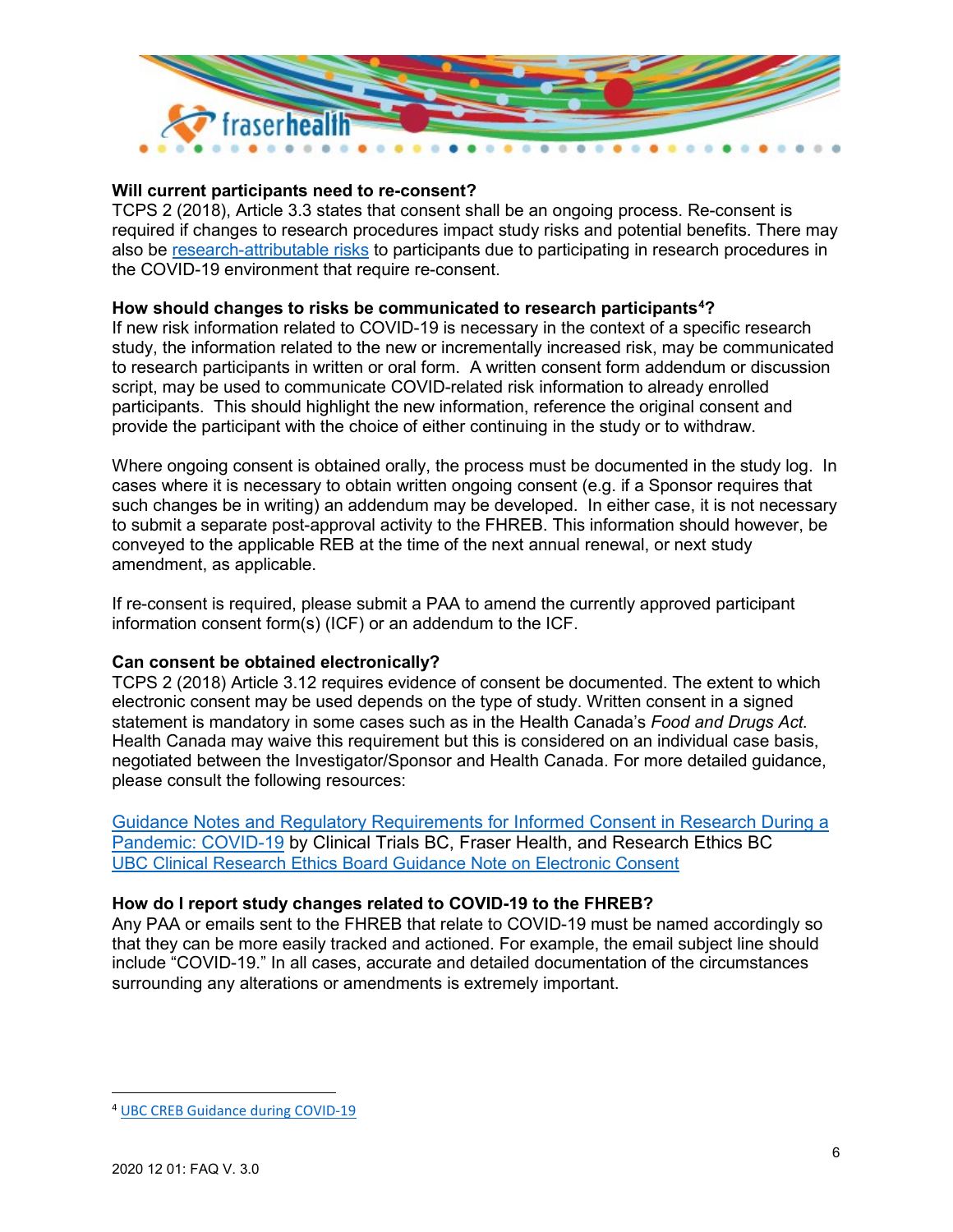

# **My study is regulated by Health Canada, are there COVID-19 specific orders?**

Yes, researchers should consult the Health Canada [Interim Order respecting clinical trials for](https://www.canada.ca/en/health-canada/services/drugs-health-products/covid19-industry/interim-order-respecting-clinical-trials-medical-devices-drugs.html)  [medical devices and drugs relating to COVID-19](https://www.canada.ca/en/health-canada/services/drugs-health-products/covid19-industry/interim-order-respecting-clinical-trials-medical-devices-drugs.html) and determine how this impacts the conduct of their trial.

#### **Should I contact the study sponsors to notify them of modifications in response to the COVID-19 pandemic?**

Yes. Notification to the sponsor of study modifications where applicable is required. This is the responsibility of the Principal Investigator. Investigators should be mindful of any FDA or Health Canada directives that may be affecting the conduct of specific clinical trials when applicable.

#### **What about protocol deviations in relation to COVID-19?**

We expect that there will be an increase in protocol deviations; please ensure they are well documented, to enable appropriate evaluation for the trial. Only protocol deviations that expose participants to increased risk, compromise the integrity of the study, alter participant eligibility, and/or affect the privacy of the participants are required to be reported to the FHREB. Protocol deviations that are repetitive in nature due to COVID-19, but do not meet the above criteria, do not require submission to the FHREB.

#### **Do protocol deviations need to be reported to Health Canada?**

Clinical trial sites should have a system in place to identify, document, assess, and report all protocol deviations to the sponsor and FHREB in accordance with sponsor and FHREB requirements. These deviations need to be documented, to facilitate future analysis of the study findings. The sponsor should define and identify the protocol deviations to be reported. Unless the deviations may place participants at risk, sponsors will not be required to report these deviations to Health Canada.<sup>[5](#page-6-0)</sup>

#### **Should temporary study halts be reported to the FHREB?**

The majority of temporary halts will not need to be submitted to the FHREB as a substantial amendment. Regulated clinical trials should notify the FHREB in an acknowledgment request.

#### **What if I do not plan to resume research activities at this time? Do I still need to renew my ethics approval if my study is not currently operating due to COVID-19?**

Yes. The FHREB will continue to review study renewals and closeouts, and these should be submitted as per usual.

<span id="page-6-0"></span> <sup>5</sup> Health Canada [Management of clinical trials during the COVID-19 pandemic: Notice to clinical trial sponsors](https://www.canada.ca/en/health-canada/services/drugs-health-products/drug-products/announcements/management-clinical-trials-during-covid-19-pandemic.html)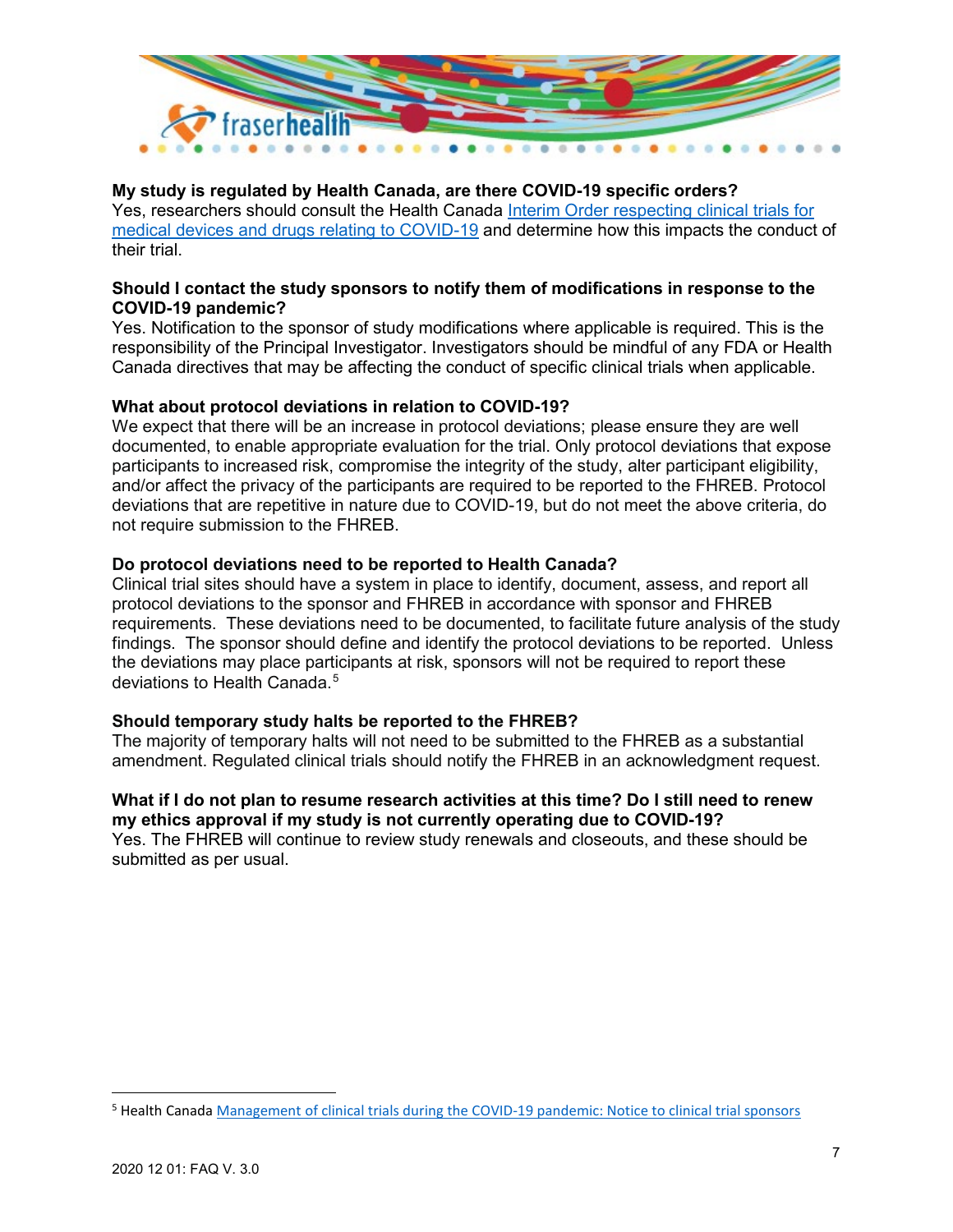

# <span id="page-7-0"></span>**VIRTUAL RESEARCH ACTIVITIES**

# **Can I work on research projects from home?**

Yes. All research activities that can be conducted virtually must continue to do so. Examples of this include virtual research sessions, literature reviews, data analysis, study planning, grant writing, and funding applications may proceed

Online access to databases housed in Fraser Health servers and library materials will be maintained.

Virtual work must be conducted in compliance with Fraser Health Privacy Policy and Information Security Standards.

# **What information is required to conduct research sessions virtually?**

Please review the [Fraser Health Guidance for Researchers using Virtual Tools and](https://www.fraserhealth.ca/employees/research-and-evaluation/find-resources/research-forms-guidance-notes-templates#.X8p3Y62ovAr)  [Teleconferencing Options](https://www.fraserhealth.ca/employees/research-and-evaluation/find-resources/research-forms-guidance-notes-templates#.X8p3Y62ovAr) for extensive details on privacy, security, and informed consent requirements.

# <span id="page-7-1"></span>**[RESEARCH CONTRACTS AND AGREEMENTS](#page-7-1)**

#### **Are research contracts still being reviewed?**

Yes. Research contract reviews will be prioritized in accordance with the following criteria:

- 1. COVID19-related research. Research related to COVID-19 are the highest focus for contract review.
- 2. Research that are granted an exemption as per the *RESEARCH ACTIVITIES AND APPROVALS DURING PHASE 3 OF THE COVID-19 PANDEMIC* section.
- 3. Review of non-COVID19-related research contracts will be reviewed as expeditiously as possible. However, there may be delays due to volume of new submissions and priority COVID-19-related clinical trial contract reviews.
- 4. Research contracts for clinical trials that have not received FHREB# will not be reviewed. If your study is harmonized, please provide the UBC H#.

#### **NOTE:**

- IF you are conducting a Research Registry requiring a contract, the contract and data access agreement (DAA) will be reviewed by the Fraser Health Research Privacy Advisor and Privacy Office prior to execution. For more information, please contact Dean Simmons [\(dean.simmons@fraserhealth.ca\)](mailto:dean.simmons@fraserhealth.ca)
- Sponsors must provide a draft contract for review to DERS. DERS will not draft a contract for sponsors.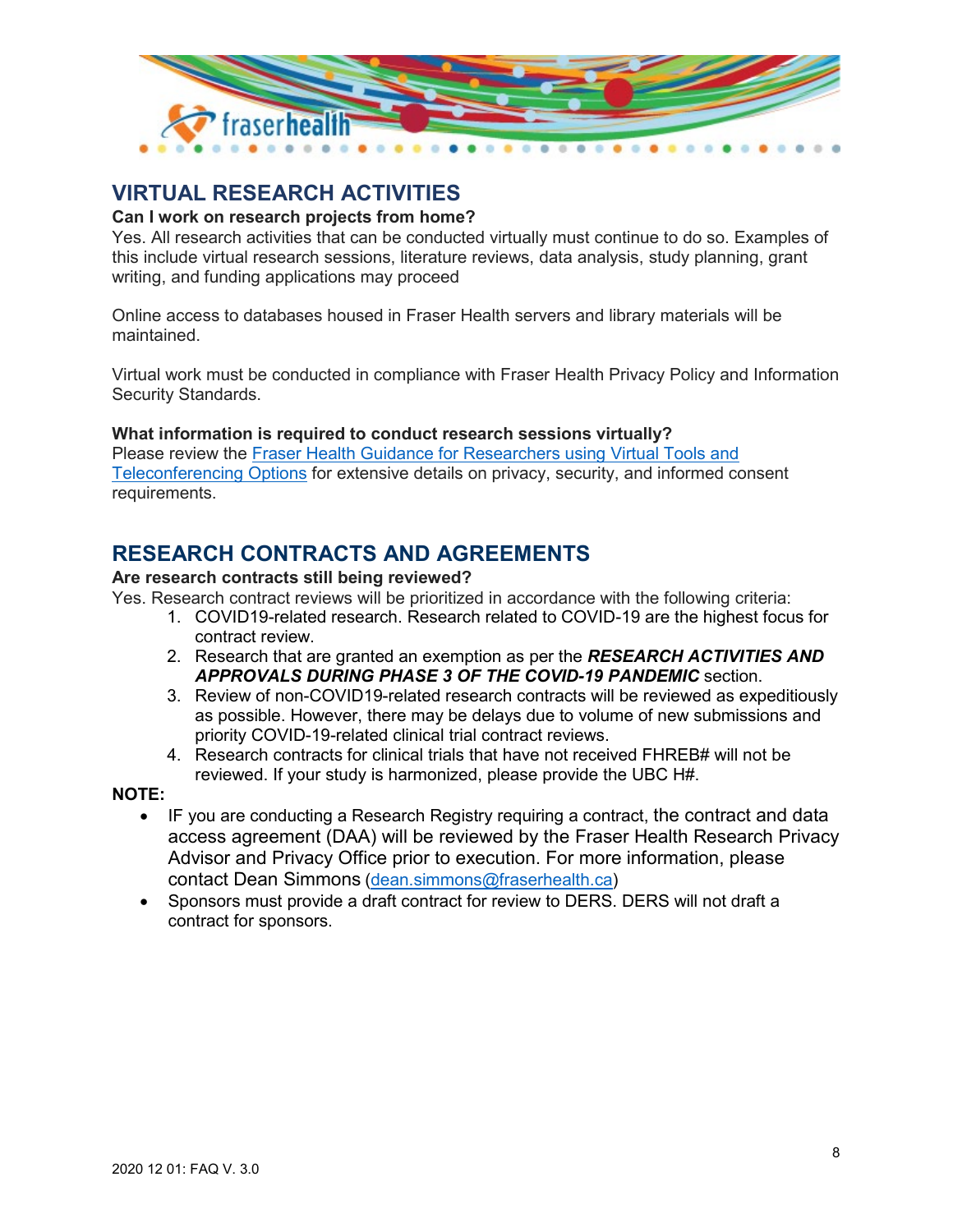

# <span id="page-8-0"></span>**GRANT FUNDING AND FINANCIAL ADMINISTRATION**

# **Can I continue to submit applications for new funding opportunities?**

Yes, preparation of new funding applications can continue. Please note that several funding organizations have delayed application deadlines or postponed or cancelled competitions. Contact the organizations directly to confirm updated deadlines.

### **Can I submit financial documents for payment (e.g., Employee Expense Reimbursements, invoices, Requests for Payment, etc.)?**

Yes, submission of financial documents can continue, although there is a possibility of a delay with processing. If you are planning to submit any research-related financial documents to DERS by mail, please notify [ashley.kwon@fraserhealth.ca.](mailto:ashley.kwon@fraserhealth.ca) Since DERS staff continue to work virtually, failure to provide an email notification of documents sent by mail may lead to a significant delay in processing.

# <span id="page-8-1"></span>**Resources for Researchers**

**Fraser Health Department of Evaluation and Research Services Resources:**

- **[Fraser Health Clinical Research Start-Up Toolkit](https://www.fraserhealth.ca/employees/research-and-evaluation/find-resources/clinical-research-startup-toolkit#.XnzPu75KjIV)**
- **[Fraser Health Funding Opportunities for Your Research](https://www.fraserhealth.ca/employees/research-and-evaluation/funding-opportunities-for-your-research#.XnzPXr5KjIU)**
- **[Fraser Health Research Ethics and Other Approvals](https://www.fraserhealth.ca/employees/research-and-evaluation/research-ethics-and-other-approvals#.XnzP975KjIU)**
- **[BC SUPPORT Unit Fraser Centre](https://www.fraserhealth.ca/employees/research-and-evaluation/advancing-patient-oriented-research/bc-support-unit-fraser-centre#.X8VC8hNKhTY)**

# **External Resources:**

- **[Clinical Trials BC](https://www.clinicaltrialsbc.ca/covid-19-resources/)** has important information and updates on their website for clinical researchers. Consultation services are also available at this time for clinical trial management during a public health emergency.
- **[Research Ethics BC](https://researchethicsbc.ca/resources-for-research-ethics-during-a-public-health-emergency/)** maintains updated information from partner institutions across BC regarding Research Ethics Office operations during the COVID-19 pandemic.

**NOTE:** Please ensure you have consulted guidance from your home Research Ethics Board as home institution guidance will take precedence over more general advice provided by REBC and other centralized bodies.